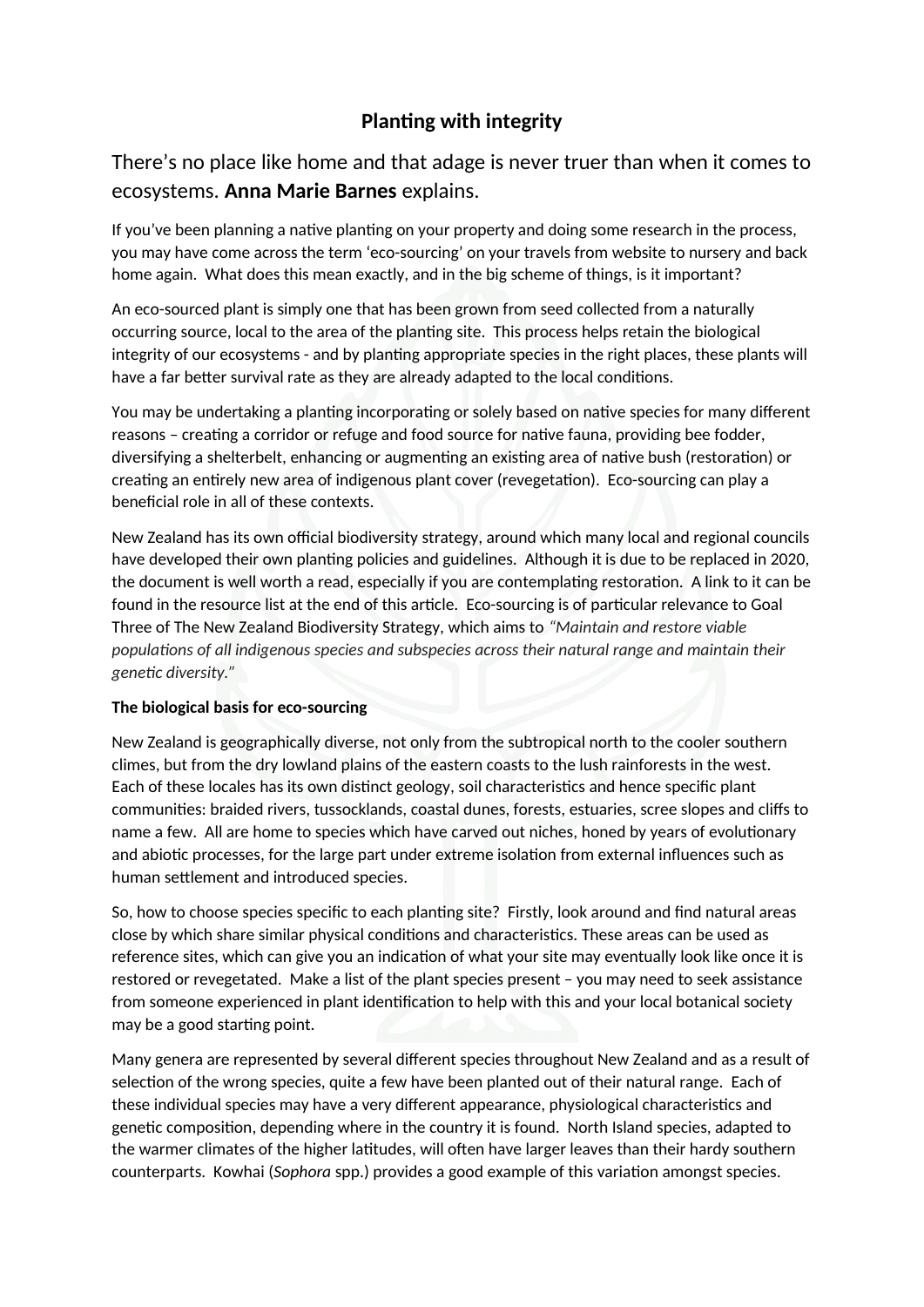There are eight endemic and two introduced members of the genus *Sophora* present in New Zealand. Some of the more common species include *Sophora tetraptera*, the large-leaved kowhai, which grows naturally in the eastern area of the North Island from the East Cape south to Wairarapa and westwards towards Lake Taupo, Taihape and Lake Karapiro. Despite this, it is planted widely (and is able to naturalise) in areas outside of this range. *Sophora microphylla*, weeping or smallleaved kowhai is found throughout New Zealand but is uncommon in Northland and scarce in the area where *S" tetraptera* is found. *Sophora prostrata*, prostrate kowhai, is only found in the eastern South Island from Marlborough in the north to the Waitaki River in the south. Hybridisaton is common between many of these species, and unfortunately many kowhai plants sold by garden centres may in fact be hybrids, which then present a risk to genetc preservaton of natural populations when they are planted for horticultural purposes or for revegetation. There are also less common, range restricted species such as *Sophora molloy.i*, Cook Strait or Molloy's kowhai, which is limited to islands in the Cook Strait area and areas on the North Island's southern coast, and *Sophora longicarinata*, limestone kowhai, the distributon of which is limited to karst landscapes in northwest Nelson and western Marlborough. An exotic species, *Sophora cassioides* or Chilean Pelu, which hails from South America, is also present in New Zealand. Until recently, it was classified as *S. microphylla*, a related species, and is commonly sold by retailers as *S. microphylla* cv. Goldilocks.

Many species have a natural distribution delimited by latitude. For example, plants commonly found in forest ecosystems in the northern region of New Zealand such as pohutukawa, kauri and puriri reach their absolute southern limits at 38°S, around Taupo. Another cohort of forest plants, including northern rata, ttoki, kawakawa and rewarewa and rangiora reach their southern limit in the northern South Island, the switch happening south of Nelson at about 42°S.

A number of natve species, shrubs in partcular, have become very popular for landscaping purposes, which sometmes leads to them being planted 'out of place' and can result in species becoming inappropriately naturalised and/or invasive in neighbouring natural ecosystems as a result. Common examples include akeake (*Dodonaea*n, broadleaf (*Griselinia*n, and *Pittosporum* spp. Many other natives now exist as named 'cultivars', varieties that are again popular for landscape gardening purposes because of desirable traits resulting from chance mutations that have been selected for, such as variegated flaxes or variable flower colour in hebe or manuka (Leptospermum) species. These should definitely be avoided in the context of restoration, as they pose a threat to the genetic stability of natural populations. In addition, over time they may revert back to their original ancestral forms. The advent of online ordering and mass transport has done litle to assist those selecting appropriate plants for small-scale restoration projects. In the former instance, there is litle opportunity for buyers to discuss the provenance of plants with the nursery, and it is not uncommon for larger chains to ship plants originatng from, and propagated in one region to another at the other end of the country for sale and eventual planting out, quite possibly in an unsuitable area.

#### The golden rules of eco-sourcing

- 1. Choose only plant species confirmed to be native to your region.
- 2. Propagate from seed, not cuttings. Using seed ensures genetic diversity is maintained, as all offspring will differ from their parents, whereas plants grown from cuttings are clones of the parent plant.
- 3. The closer your seed source is to your planting site the better. Locally extinct species may need to be collected from an adjacent region.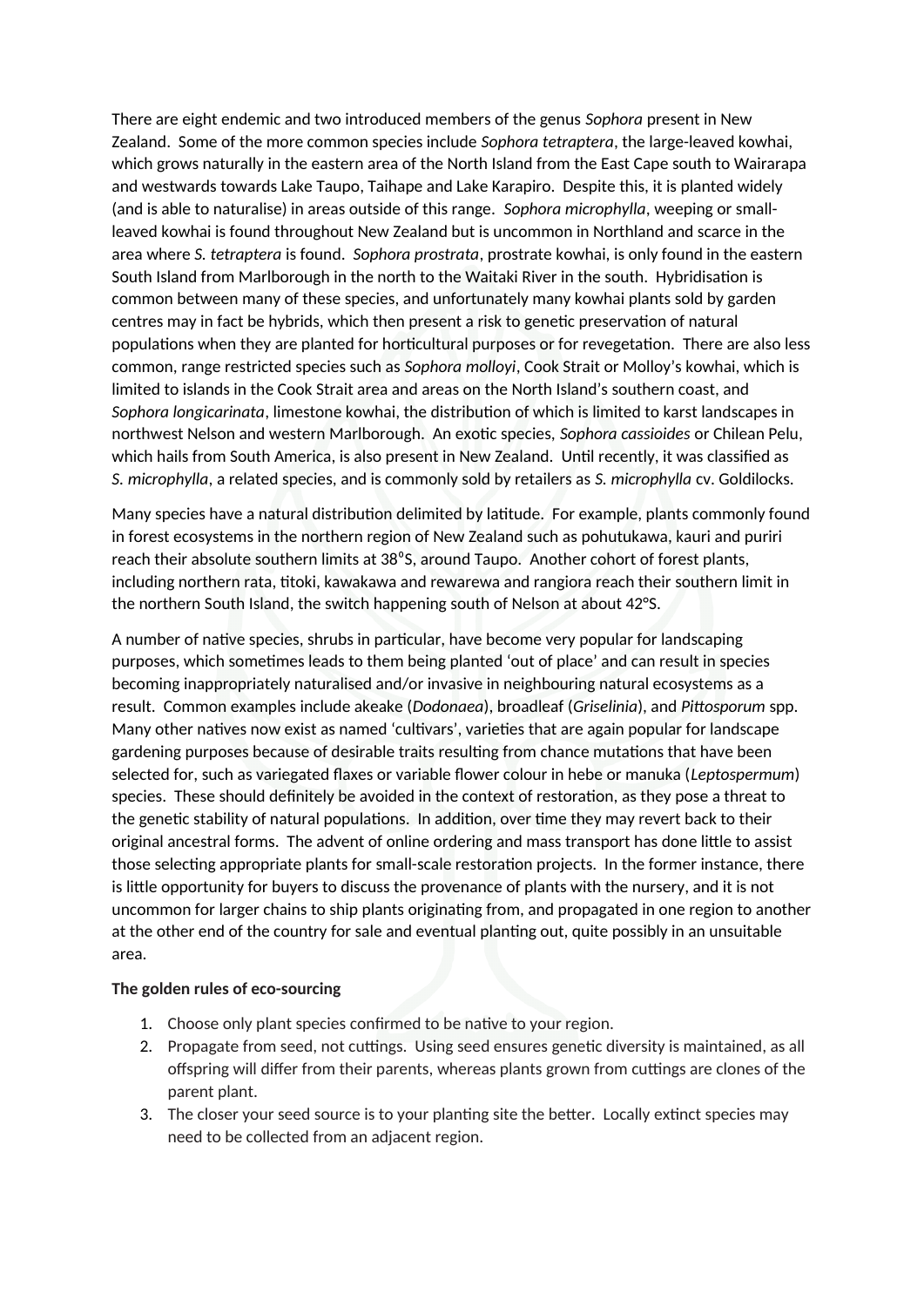- 4. Match the seed collection ecosystem type to that of your planting site, and spread seed collection across a number of plants - any individual plant should not contribute more than 10% of the total quantity of seed collected for a given species.
- 5. Collect seed only from recognised natural areas, not developed areas such as roadsides or parks – these plants may originate from non-local sources or be hybrids.
- 6. Allow time, lots of time! It may take up to two years lead-in from planning to planting. It really can take this long for plants to be propagated and grow to a size appropriate for planting out.
- 7. Consult your local council, community nursery or DOC office for advice on steps to take such as succession planting and how to group plants together to maximise mutual benefits. Large blocks of single species don't occur in nature and this type of planting should be avoided at all cost.

The best strategy for a successful restoration planting is do your research - plan ahead - and support your local nursery!

### **Advice from the experts**

Chris and Brian Rance from Invercargill's Southland Community Nursery ofer us their views on ecosourcing from a nursery perspective. They have their own restoration project on site, which was established over 20 years ago.

#### Can you tell us a little about yourselves and your nursery operation?

Brian and Chris Rance have been running the Southland Community Nursery for over 25 years. The Nursery and Education Centre is a Charitable Trust and was established when they moved to their property in Otatara. At that tme it was a house in 10 acres of paddocks with a small fragment of kahikatea swamp forest in the corner. Establishing the nursery helped them, their neighbours and other individuals and conservaton groups to grow locally sourced plants to use in their restoraton projects.

## *What would be the most important piece of advice you could ofer someone planning a restoration planting on private land?*

The most important thing is to take time to plan your project. Look at the site conditions and choose the plants carefully. Seek out reference sites – those places locally that are similar to what you want to achieve. Get advice and if you can eco-source plants, give the nursery or yourselves tme to collect the seed and grow the plants. Support your local nurseries and businesses. Talk to others in your area involved with restoration projects. They will have useful tips and advice and this will help avoid repeating mistakes and will maximise your success.

# *What do you consider to be the key benefts locally-grown, eco-sourced plants ofer over their mass-produced commercial counterparts?*

Locally grown plants are well adapted to their environment, they are likely to survive better and have better growth rates. By doing so you are also preserving the local species, their traits, forms and local characteristics and thus help preserve the special character of your particular region. There is a lot we still don't know about how ecosystems function, the connections between species insects, plants, fungi etc. When we eco-source we are helping to preserve those important links for the future.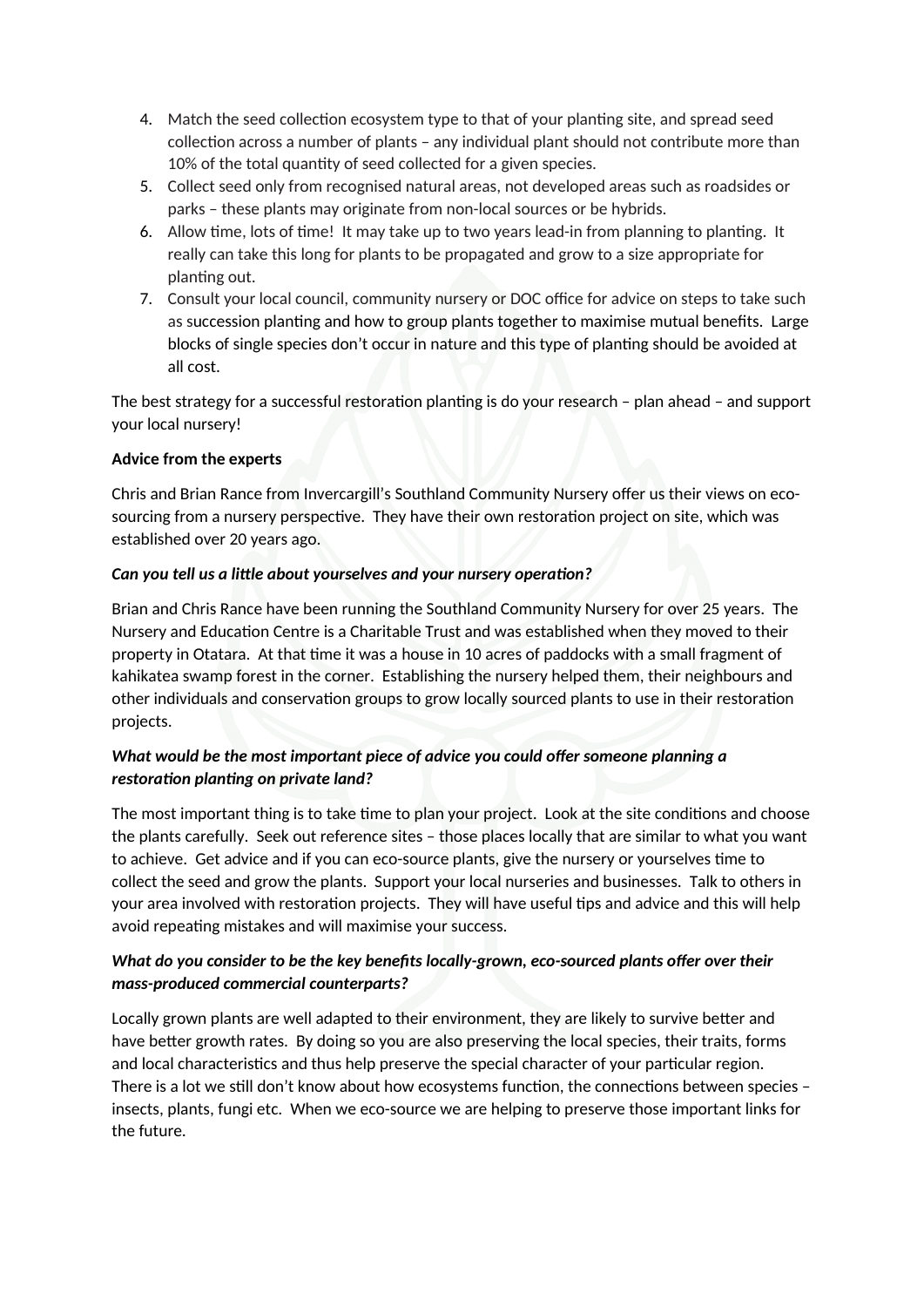Pay particular attention to your particular site  $-$  is it coastal, inland or mountainous, the plants naturally adapted and grown for those situations will grow best for the long run.

## *Can you describe the process you would go through in the nursery to produce an eco-sourced line*  of Cordyline australis, from seed collection to having a plant ready to go in the ground?

Producing eco-sourced plants is the same process and tmeframe as any other plant, it is the lead-in time that the nursery needs to supply those plants to the buyer that is the issue. Often the buyer will know well in advance what they want but fail to tell the nursery in advance and then choose the cheapest option on-line. That disadvantages those nurseries that are trying to supply to their local area. For *Cordyline australis* in Southland seeds would be collected in May, sown around June and germinate in September, it then takes about a year for the plant to atain size for sale and hardened off (in our case a plant in a PB3 size planter bag). Commercial nurseries that produce plants in smaller pots can probably sell sooner. We have a website listing the seed collecting times for Southland at the following link:

#### [htpss://www.southlandcommunitynursery.org.nz/restoring-your-patch/get-growing/seeds/](https://www.southlandcommunitynursery.org.nz/restoring-your-patch/get-growing/seeds/)

## *Taking into account plantng site variability, are there some plants you would consider keystone or* foundation species, worthy of a special mention?

We always recommend "colonising" or "nursery" species as the frst to be planted for various scenarios. In essence we are often planting into rank pasture so the primary reason for planting these keystone species (*Coprosma*, flax, *Pittosporum* etc.) is their speed of growth, to supress the grass to enable other species to lourish later. On our website we have a number of diferent habitats with profle drawings and plant lists with plant tolerances to help people decide which plants are best for their site. Again look at local reference sites and put the right plant in the right place (e.g. plants that can tolerate wet feet for ponds and riparian areas.

[htpss://www.southlandcommunitynursery.org.nz/restoring-your-patch/planning-your-project/](https://www.southlandcommunitynursery.org.nz/restoring-your-patch/planning-your-project/)

[htpss://www.southlandcommunitynursery.org.nz/restoring-your-patch/planning-your-project/](https://www.southlandcommunitynursery.org.nz/restoring-your-patch/planning-your-project/creating-ponds/) creating-ponds/

## *Are there any local success stories relatng to eco-sourcing and restoraton plantng initatves you*  can share?

We have been involved in a number of restoration projects for many years. Three of the longest standing are Te Rere yellow-eyed penguin reserve, Bushy Point Restoration Project and our own restoration project on our own land. All use eco-sourced plants and all are successful with much hard work! We are 20–30 years into these projects and they are very long term projects. What we can say for certain is that it is much easier to leave an ecosystem in place than try to re-create it, so protect what you have and enjoy it for all the benefits it brings - be it water storage, water quality, prevention of erosion, shelter, increased native birds and biodiversity.

While we are mainly growing natve plants at the nursery we also have orchards with fruit and nut trees on our property and welcome visitors – especially those Tree Crops members who can increase our knowledge of those plants we are not so familiar with.

Chris and Brian Rance

[www.southlandcommunitynursery.org.nz](http://www.southlandcommunitynursery.org.nz/)

#### **Recommended ieading**